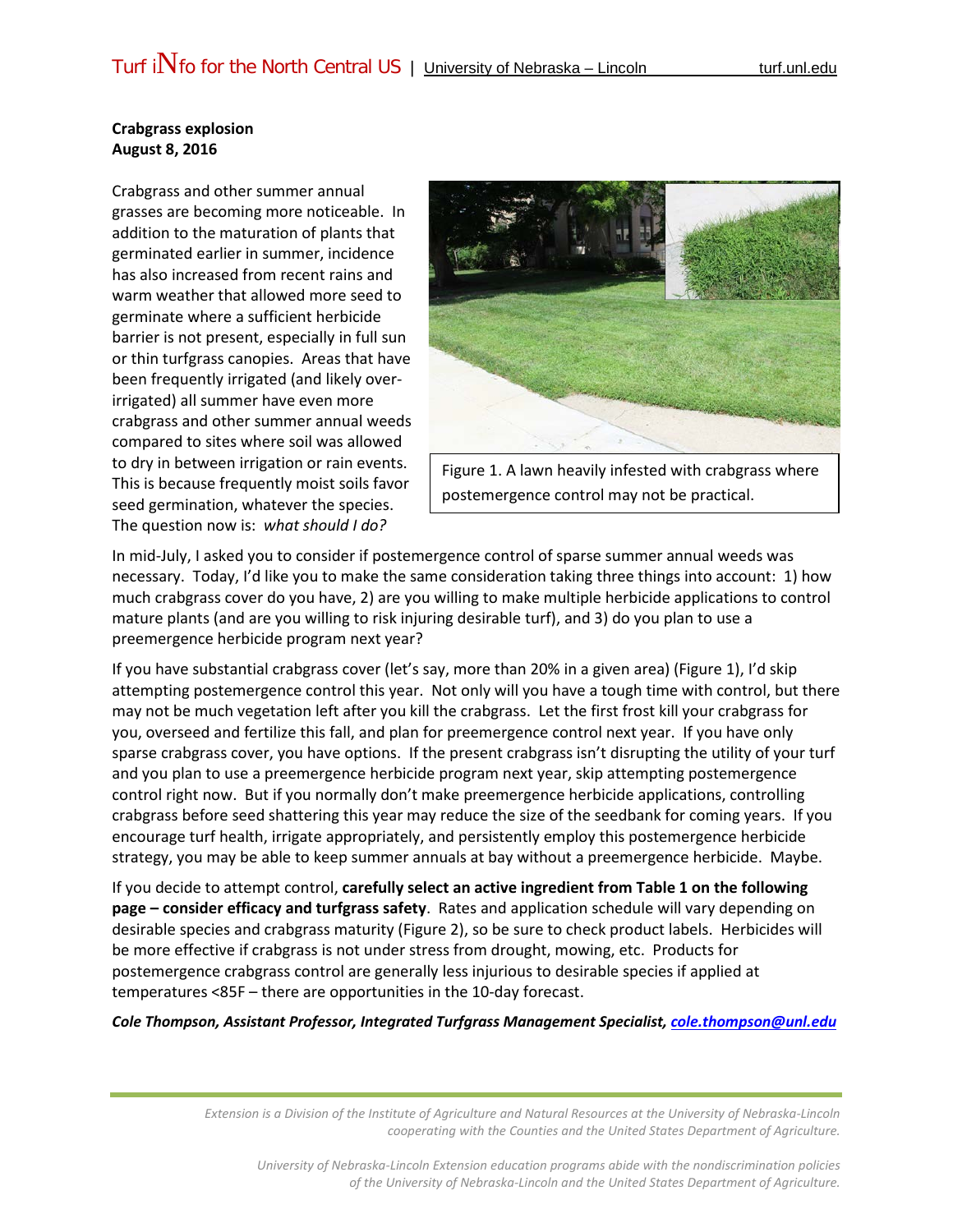| <b>Active Ingredient</b> | <b>Example Trade</b><br>Name(s)                                                       | Turfgrass Safety <sup>+</sup>                                                                        | Stage when<br><b>Effective</b>                                        | Recommended<br>Adjuvant                                                                                | <b>Notes</b>                                                                                                                 |
|--------------------------|---------------------------------------------------------------------------------------|------------------------------------------------------------------------------------------------------|-----------------------------------------------------------------------|--------------------------------------------------------------------------------------------------------|------------------------------------------------------------------------------------------------------------------------------|
| Fenoxaprop               | <b>Acclaim Extra</b><br><b>Bayer Advanced</b><br><b>Crabgrass Killer</b><br>for Lawns | <b>Fine Fescues</b><br>Kentucky bluegrass<br>Perennial ryegrass<br><b>Tall fescue</b><br>Zoysiagrass | Up to 5 tillers                                                       | Nonionic surfactant<br>(Bayer Advanced<br>Crabgrass Killer for<br>Lawns is a ready-<br>to-use product) | May injure creeping<br>bentgrass <sup>+</sup> ; rates<br>vary depending on<br>crabgrass<br>developmental stage               |
| <b>Fluazifop</b>         | Fusilade II<br>Ornamec                                                                | <b>Tall fescue</b><br>Zoysiagrass                                                                    | 2 to 8 inches<br>tall; before<br>tillering/seed<br>head<br>production | Nonionic surfactant                                                                                    | Ornamec may be<br>used in residential<br>lawns                                                                               |
| <b>Mesotrione</b>        | Tenacity                                                                              | <b>Buffalograss</b><br>Fine fescue<br>Kentucky bluegrass<br>Perennial ryegrass<br><b>Tall fescue</b> | <4 tillers                                                            | Nonionic surfactant                                                                                    | Apply before or at<br>seeding, or >4 weeks<br>after seedling<br>emergence                                                    |
| Quinclorac               | Drive XLR8<br>Quinclorac 75DF<br>Quinclorac 1.5L                                      | Safe on most<br>species with<br>proper rate                                                          | $<$ 2 or $>$ 4<br>tillers                                             | Crop oil<br>concentrate or<br>methylated seed<br>oil                                                   | May injure creeping<br>bentgrass <sup>†</sup> and fine<br>fescue                                                             |
| Sethoxydim               | Segment                                                                               | Fine fescues                                                                                         | Before well-<br>tillered                                              |                                                                                                        | Only for use in fine<br>fescues                                                                                              |
| <b>Topramezone</b>       | Pylex                                                                                 | Fine fescues<br>Kentucky bluegrass<br>Perennial ryegrass<br><b>Tall fescue</b>                       | <4 tillers                                                            | Crop oil<br>concentrate or<br>methylated seed<br>oil                                                   | Apply before or at<br>seeding, or >4 weeks<br>after seeding;<br>creeping bentgrass <sup>+</sup><br>is marginally<br>tolerant |

<sup>+</sup>There are currently no registered products for postemergence crabgrass control in creeping bentgrass putting greens.

*Extension is a Division of the Institute of Agriculture and Natural Resources at the University of Nebraska-Lincoln cooperating with the Counties and the United States Department of Agriculture.*

*University of Nebraska-Lincoln Extension education programs abide with the nondiscrimination policies of the University of Nebraska-Lincoln and the United States Department of Agriculture.*